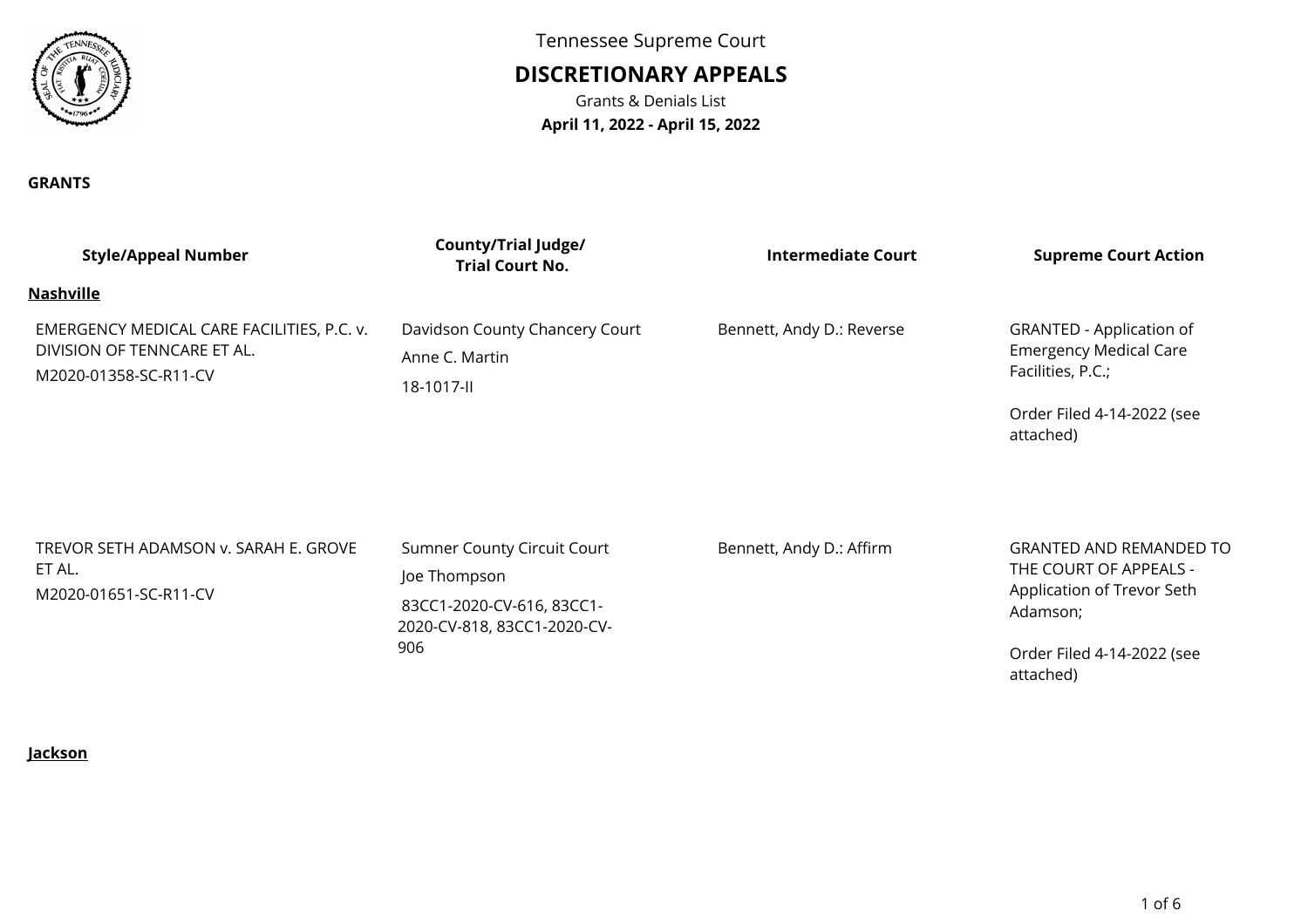| STATE OF TENNESSEE v. TONY THOMAS and<br><b>LARONDA TURNER</b><br>W2019-01202-SC-R11-CD               | Shelby County Criminal Court<br>J. Robert Carter, Jr.<br>17-00382, C17-00608 | Thomas Jr., D. Kelly: Affirm<br>McMullen, Camille R.: Dissent | <b>GRANTED - Applications of Tony</b><br>Thomas and Laronda Turner;<br>Order Filed 4-14-2022 (see<br>attached) |
|-------------------------------------------------------------------------------------------------------|------------------------------------------------------------------------------|---------------------------------------------------------------|----------------------------------------------------------------------------------------------------------------|
| <b>DENIALS</b>                                                                                        |                                                                              |                                                               |                                                                                                                |
| <b>Style/Appeal Number</b>                                                                            | <b>County/Trial Judge/</b><br><b>Trial Court No.</b>                         | <b>Intermediate Court</b>                                     | <b>Supreme Court Action</b>                                                                                    |
| <b>Nashville</b><br>STATE OF TENNESSEE v. DEANGELO LEQUINTE<br><b>BERRY</b><br>M2020-00250-SC-R11-CD  | Montgomery County Circuit Court<br>William R. Goodman, III<br>CC17-CR-462    | Ogle, Norma McGee: Affirm                                     | DENIED - Application of<br>DeAngelo Lequinte Berry;<br>Order Filed 4-13-2022                                   |
| OLD HICKORY COACHES, LLC. v. STAR COACH<br>RENTALS, INC. ET AL.<br>M2020-00941-SC-R11-CV              | Davidson County Chancery Court<br>Russell T. Perkins<br>16-930-IV            | McGee, Carma Dennis: Affirm                                   | DENIED - Application of Old<br>Hickory Coaches, LLC;<br>Order Filed 4-13-2022                                  |
| STATE OF TENNESSEE v. JALEAN ROBERT<br>WILLIAMS AND MARKEIL LINSKEY WILLIAMS<br>M2020-01391-SC-R11-CD | Davidson County Criminal Court<br>Cheryl A. Blackburn<br>2016-B-1164         | Dyer, J. Ross: Affirm                                         | DENIED - Applications of Jalean<br>Robert Williams and Markeil<br>Linskey Williams;<br>Order Filed 4-13-2022   |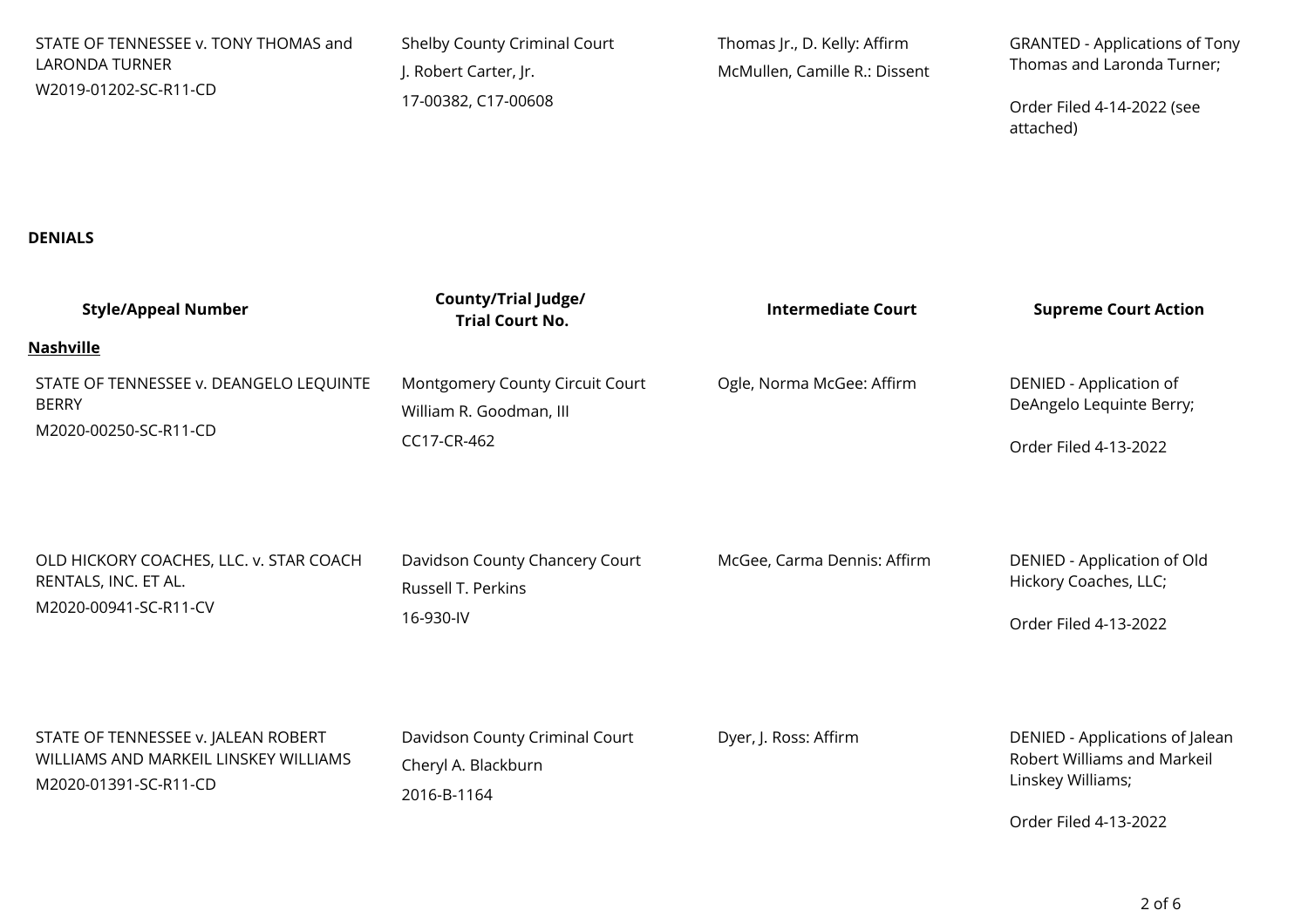| STATE OF TENNESSEE v. LEAVY L. JOHNSON<br>M2020-01443-SC-R11-CD | Davidson County Criminal Court<br><b>Monte Watkins</b><br>2017-A-116 | Holloway Jr., Robert L.: Affirm | DENIED - Application of Leavy L.<br>Johnson;<br>Order Filed 4-13-2022 |
|-----------------------------------------------------------------|----------------------------------------------------------------------|---------------------------------|-----------------------------------------------------------------------|
| MARILYN JONES v. DANIEL MARSHALL<br>M2020-01627-SC-R11-CV       | Davidson County Circuit Court<br>Joseph P. Binkley, Jr.<br>19C3024   | Swiney, D. Michael: Affirm      | DENIED - Application of Marilyn<br>Jones;<br>Order Filed 4-13-2022    |
| DAVID L. LILES, ET AL v. MICHAEL E. YOUNG,                      | Davidson County Chancery Court                                       | McClarty, John W.: Affirm       | DENIED - Application of Michael                                       |
| ET AL                                                           | Russell T. Perkins                                                   |                                 | E. Young;                                                             |
| M2020-01702-SC-R11-CV                                           | 18-467-IV                                                            |                                 | Order Filed 4-13-2022                                                 |
| BONNIE S. BODINE v. LONG JOHN SILVER'S                          | Marion County Circuit Court                                          | Davis, Kristi M.: Affirm        | DENIED - Application of Bonnie S.                                     |
| <b>LLC</b>                                                      | Justin C. Angel                                                      |                                 | Bodine;                                                               |
| M2021-00168-SC-R11-CV                                           | 22462                                                                |                                 | Order Filed 4-13-2022                                                 |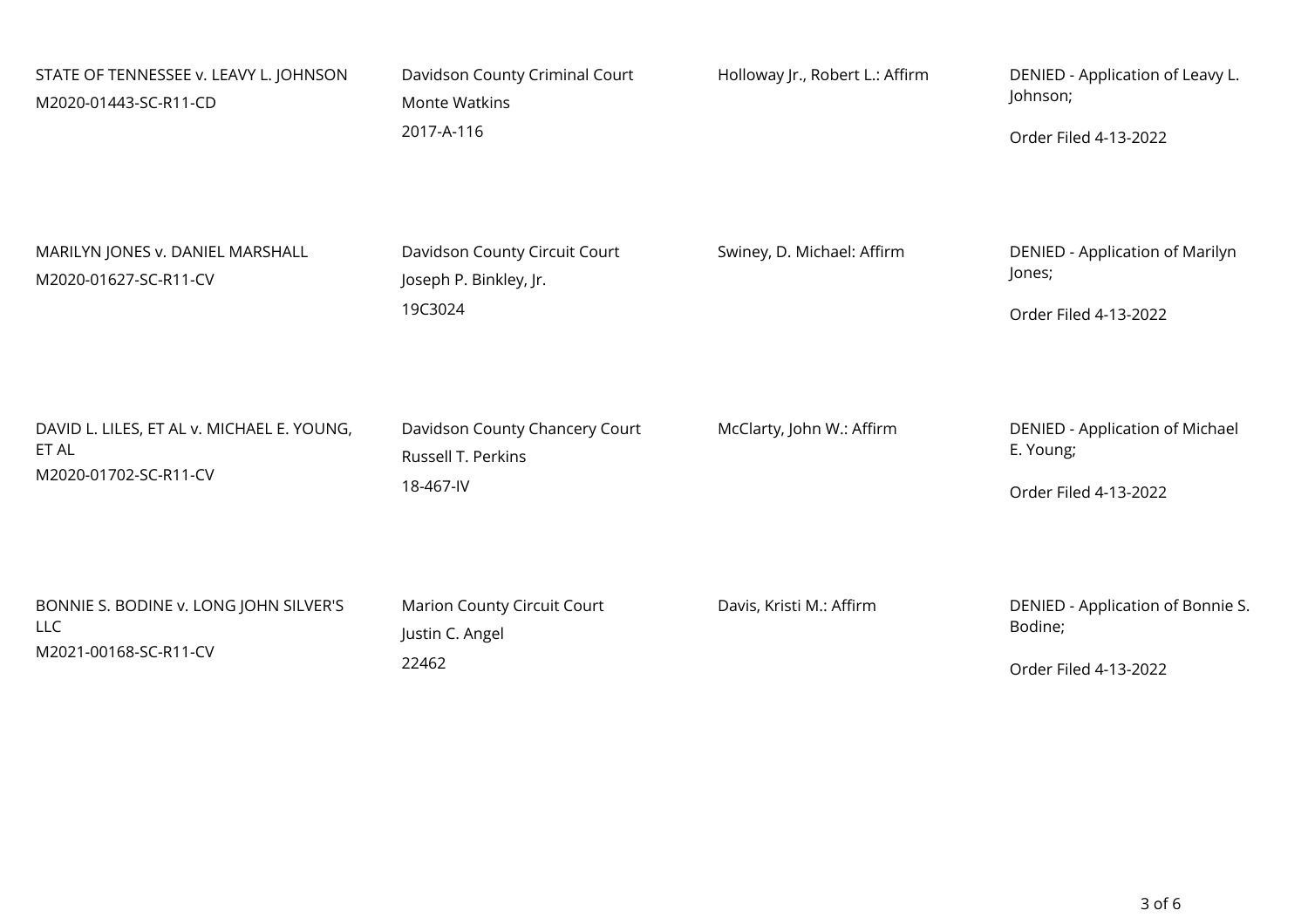| PHILLIP DANIEL MORTON v. STATE OF<br>TENNESSEE<br>M2021-00171-SC-R11-PC                               | Davidson County Criminal Court<br>Cheryl A. Blackburn<br>2012-D-3049 | Wedemeyer, Robert W.: Affirm    | DENIED - Application of Phillip<br>Daniel Morton;<br>DISMISSED - Pro Se Application<br>of Phillip Daniel Morton;<br>Order Filed 4-13-2022 |
|-------------------------------------------------------------------------------------------------------|----------------------------------------------------------------------|---------------------------------|-------------------------------------------------------------------------------------------------------------------------------------------|
| GAI D. KUOT v. STATE OF TENNESSEE<br>M2021-00197-SC-R11-HC                                            | Wayne County Circuit Court<br>Christopher V. Sockwell<br>16919       | Holloway Jr., Robert L.: Affirm | DENIED - Application of Gai D.<br>Kuot;<br>Order Filed 4-13-2022                                                                          |
| MITCH KINDER DEVELOPMENT, LLC v.<br>DEBORAH AKERS ET AL.<br>M2021-01550-SC-R10-CV<br><b>Knoxville</b> | Davidson County Circuit Court<br>Amanda Jane McClendon<br>21C2005    |                                 | DENIED - Motion to Proceed<br>as an Indigent Person on Appeal<br>pursuant to TRAP Rule 13(e);<br>Order Filed 4-13-2022                    |
| STATE OF TENNESSEE v. KEVIN BRAZELTON<br>E2019-00992-SC-R11-CD                                        | Knox County Criminal Court<br>Bobby R. McGee<br>107785               | Ogle, Norma McGee: Affirm       | DENIED - Application of Kevin<br>Brazelton;<br>Order Filed 4-13-2022                                                                      |
| STATE OF TENNESSEE v. BYRON HARTSHAW<br>AND GARY LEE EMORY<br>E2019-02200-SC-R11-CD                   | Knox County Criminal Court<br>Steven Wayne Sword<br>111537           | Wedemeyer, Robert W.: Affirm    | DENIED - Application of Byron<br>Hartshaw and Gary Lee Emory;<br>Order Filed 4-14-2022                                                    |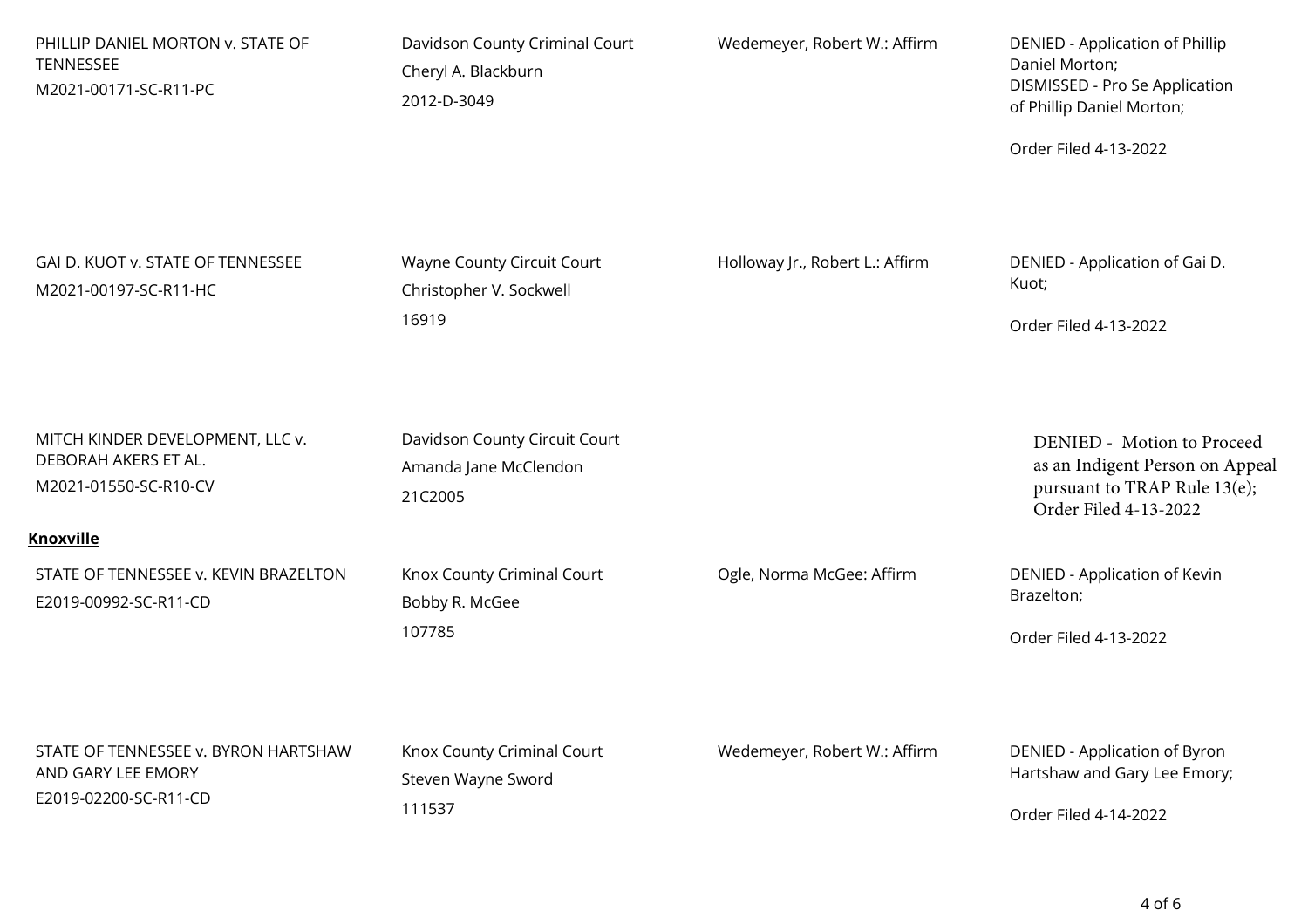| STATE OF TENNESSEE v. GARY DEWAYNE                              | Hamblen County Circuit Court                                     | Ogle, Norma McGee: Affirm         | DENIED - Application of Gary                                                                         |
|-----------------------------------------------------------------|------------------------------------------------------------------|-----------------------------------|------------------------------------------------------------------------------------------------------|
| GLASGOW                                                         | Alex E. Pearson                                                  |                                   | Dewayne Glasgow;                                                                                     |
| E2020-00196-SC-R11-CD                                           | 17CR556                                                          |                                   | Order Filed 4-14-2022                                                                                |
| ANTONIO DEWAYNE SIVELS v. STATE OF                              | Knox County Criminal Court                                       | Montgomery Jr., Robert H.: Affirm | DENIED - Application of Antonio                                                                      |
| TENNESSEE                                                       | Kyle A. Hixson                                                   |                                   | Sivels;                                                                                              |
| E2020-01733-SC-R11-PC                                           | 111306, 116379                                                   |                                   | Order Filed 4-14-2022                                                                                |
| CHARLES STROMSNES ET AL. v. RRM ET AL.<br>E2021-00246-SC-R11-CV | Loudon County Circuit Court<br>Michael S. Pemberton<br>2020-CV-7 | Swiney, D. Michael: Affirm        | DENIED - Application of Charles<br><b>Stromsnes and Penny</b><br>Stromsnes;<br>Order Filed 4-14-2022 |
| STATE OF TENNESSEE v. ADAM DEWAYNE                              | Knox County Criminal Court                                       | Witt Jr., James Curwood: Affirm   | DENIED - Application of Adam                                                                         |
| <b>HOLMES</b>                                                   | Steven Wayne Sword                                               |                                   | Dewayne Holmes;                                                                                      |
| E2021-00326-SC-R11-CD                                           | 109529                                                           |                                   | Order Filed 4-13-2022                                                                                |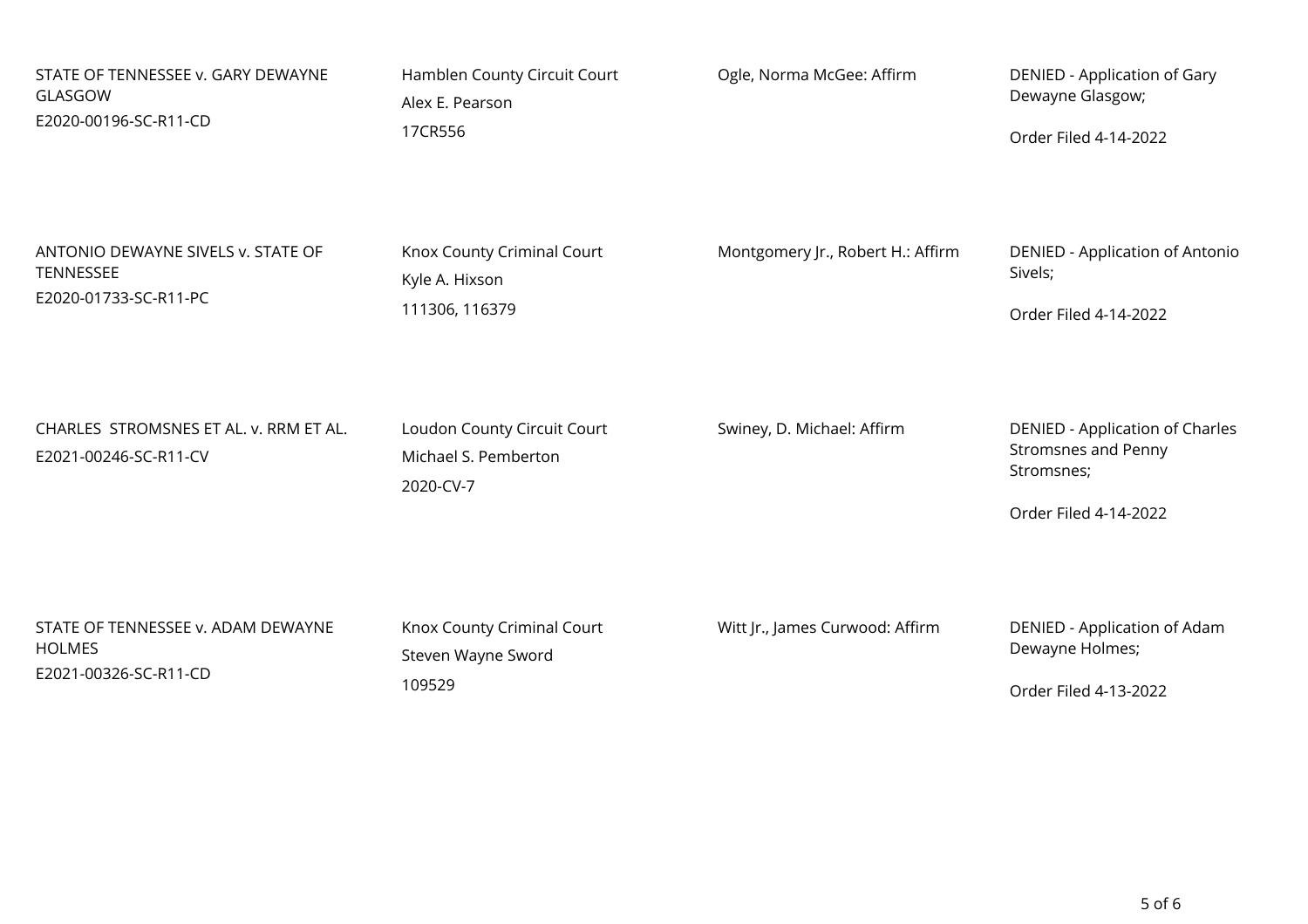| JENNIFER SUSAN BENNETT v. DUNCAN                                                | McMinn County Chancery Court                                                 | Per Curiam: Dismiss             | DENIED - Application of Duncan                                                                                                                                 |
|---------------------------------------------------------------------------------|------------------------------------------------------------------------------|---------------------------------|----------------------------------------------------------------------------------------------------------------------------------------------------------------|
| <b>GEOFFREY BENNETT</b>                                                         | Jerri Bryant                                                                 |                                 | Geoffrey Bennett;                                                                                                                                              |
| E2021-01086-SC-R11-CV                                                           | 2013-CV-189                                                                  |                                 | Order Filed 4-13-2022                                                                                                                                          |
| <u>Jackson</u><br>IN RE ESTATE OF ALYS HARRIS LIPSCOMB<br>W2018-01935-SC-R11-CV | Shelby County Probate Court<br>Karen D. Webster<br>PR-1541                   | Stafford, J. Steven: Affirm     | DENIED - Application of Carnita<br>F. Atwater;<br>Order Filed 4-14-2022 (see<br>attached)                                                                      |
| STATE OF TENNESSEE v. SEAN MITCHELL                                             | Shelby County Criminal Court                                                 | Holloway Jr., Robert L.: Affirm | DENIED - Application of Sean                                                                                                                                   |
| A.K.A. ANTWON RAINER                                                            | Lee V. Coffee                                                                |                                 | Mitchell;                                                                                                                                                      |
| W2020-01488-SC-R11-CD                                                           | 15-03420                                                                     |                                 | Order Filed 4-14-2022                                                                                                                                          |
| JOSHUA HILL-WILLIAMS v. STATE OF<br><b>TENNESSEE</b><br>W2021-00090-SC-R11-PC   | Shelby County Criminal Court<br>John Wheeler Campbell<br>13-146776, 14-03966 | Easter, Timothy L.: Affirm      | DENIED - Application of Joshua<br>Hill-Williams;<br>GRANTED - Motion of Joshua Hill-<br>Williams to accept late-filed<br>application;<br>Order Filed 4-13-2022 |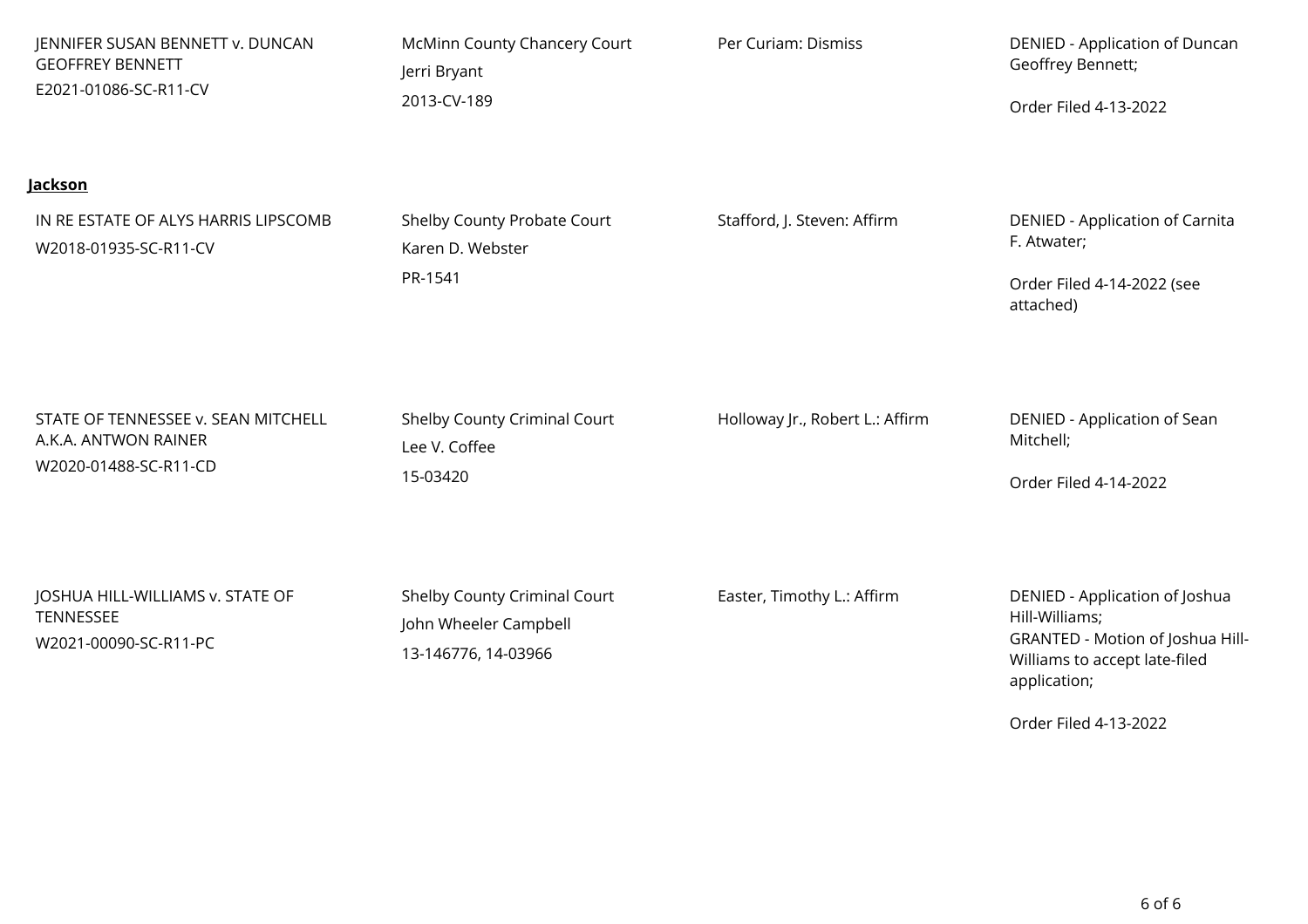# IN THE SUPREME COURT OF TENNESSEE AT NASHVILLE

## EMERGENCY MEDICAL CARE FACILITIES, P.C. v. DIVISION OF TENNCARE ET AL.

Chancery Court for Davidson County No. 18-1017-11



No. M2020-01358-SC-R11-CV

#### ORDER

Upon consideration of the application for permission to appeal ofEmergency Medical Care Facilities, P.C. and the record before us, the application is granted.

The Clerk is directed to place this matter on the docket for oral argument upon the completion of briefing.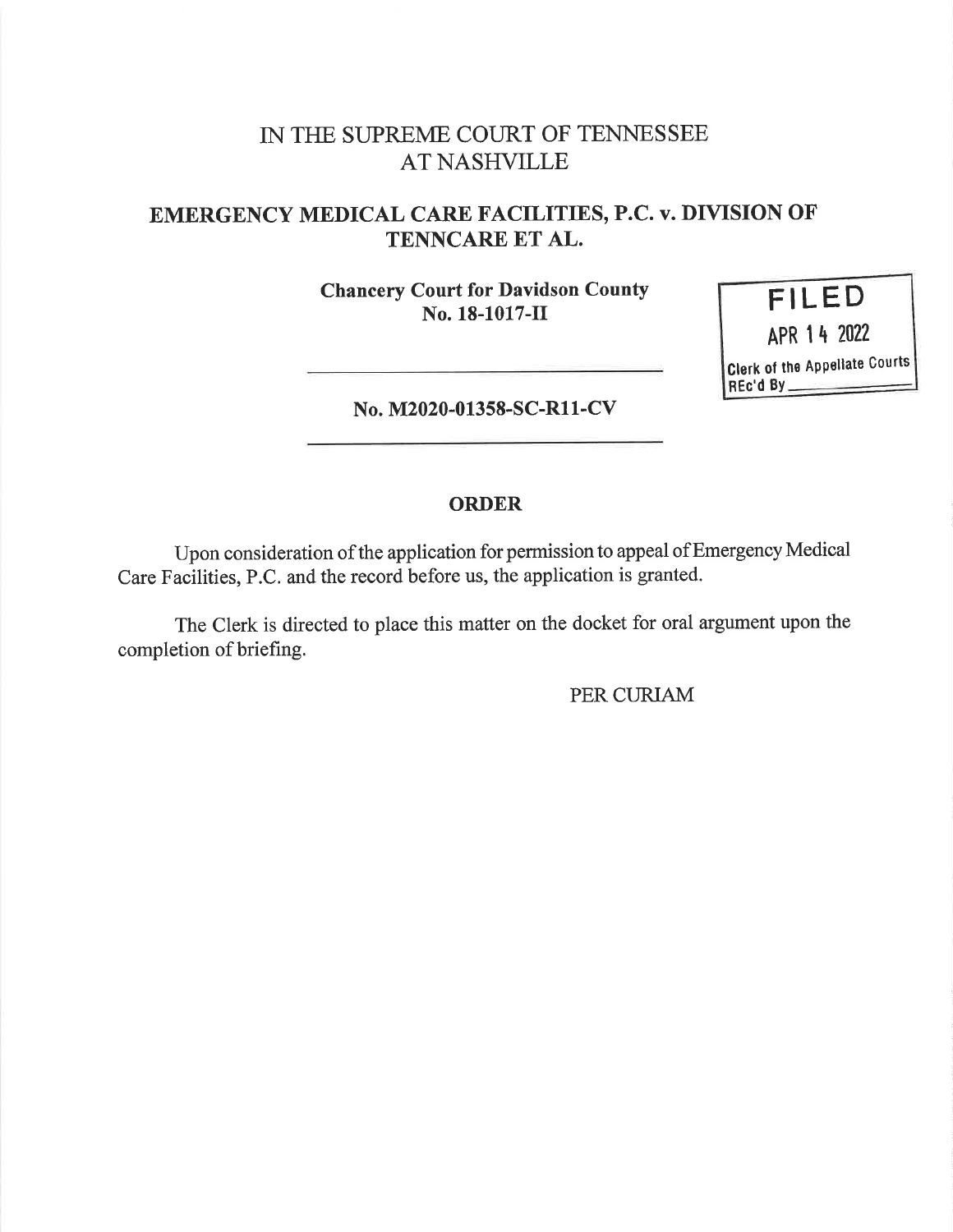### IN THE SUPREME COURT OF TENNESSEE AT NASHVILLE

#### TREVOR SETH ADAMSON v. SARAH E. GROVE ET AL.

Circuit Court for Sumner County No. 83CC1-2020-CV-906, 83CC1-2020-CV-616, 83CC1-2020-CV-818

No. M2020-01651-SC-R11-CV

FILED APR 1 4 2022 Clerk of the Appellate Courts REc'd By

#### ORDER

On July 9, 2020, Appellant Trevor Adamson filed a complaint against Sarah Grove, Deborah Sangetti, and Karl Bolton in the Circuit Court for Sumner County. The complaint was assigned case number 83CC1-2020-CV-616. It was amended once as a matter of course and on August 24, 2020, was dismissed without prejudice on Mr. Adamson's motion. On September 11, 2020, Defendants filed a combined motion to alter or amend the judgment and Tennessee Public Protection Act ("TPPA") petition, seeking to have the complaint dismissed with prejudice under the TPPA, and seeking to recover their attorney's fees and costs.

On September 29, 2020, Mr. Adamson and his fiancé Samantha Meyers, acting pro se at that time, filed a pleading titled "Verified Petition of Trevor Adamson and Samantha Myers to Dismiss Tenn. R. Civ. P. 27.01(1)," naming the same three Defendants, as well as their attorney. The record reflects that this pleading was filed under 83CC1-2020-CV-616, and was also entered under a new case number, 83CC1-2020-CV-906. At a hearing, Mr. Adamson informed the trial court that he had intended the pleading to be a response to Defendants' combined motion to alter or amend and TPPA petition in case number 83CC1- 2020-CV-616.

On October 16, 2020, the trial court entered an order stating that it would treat the September 29 pleading "as a Response and construe it liberally as such," and ordered the two cases be consolidated. The trial court further stated that because Mr. Adamson had "voluntarily dismissed his Amended Complaint in this action, the Court finds that the Plaintiff cannot now add new parties and claims to it through his Response to the Defendants' pending Motion and Petition. Accordingly, the Court finds that Samantha Myers and Daniel Horowitz—referenced by the Plaintiff in his Response—are not proper parties to this action, and as such, it is ORDERED that Samantha Myers, Daniel Horowitz,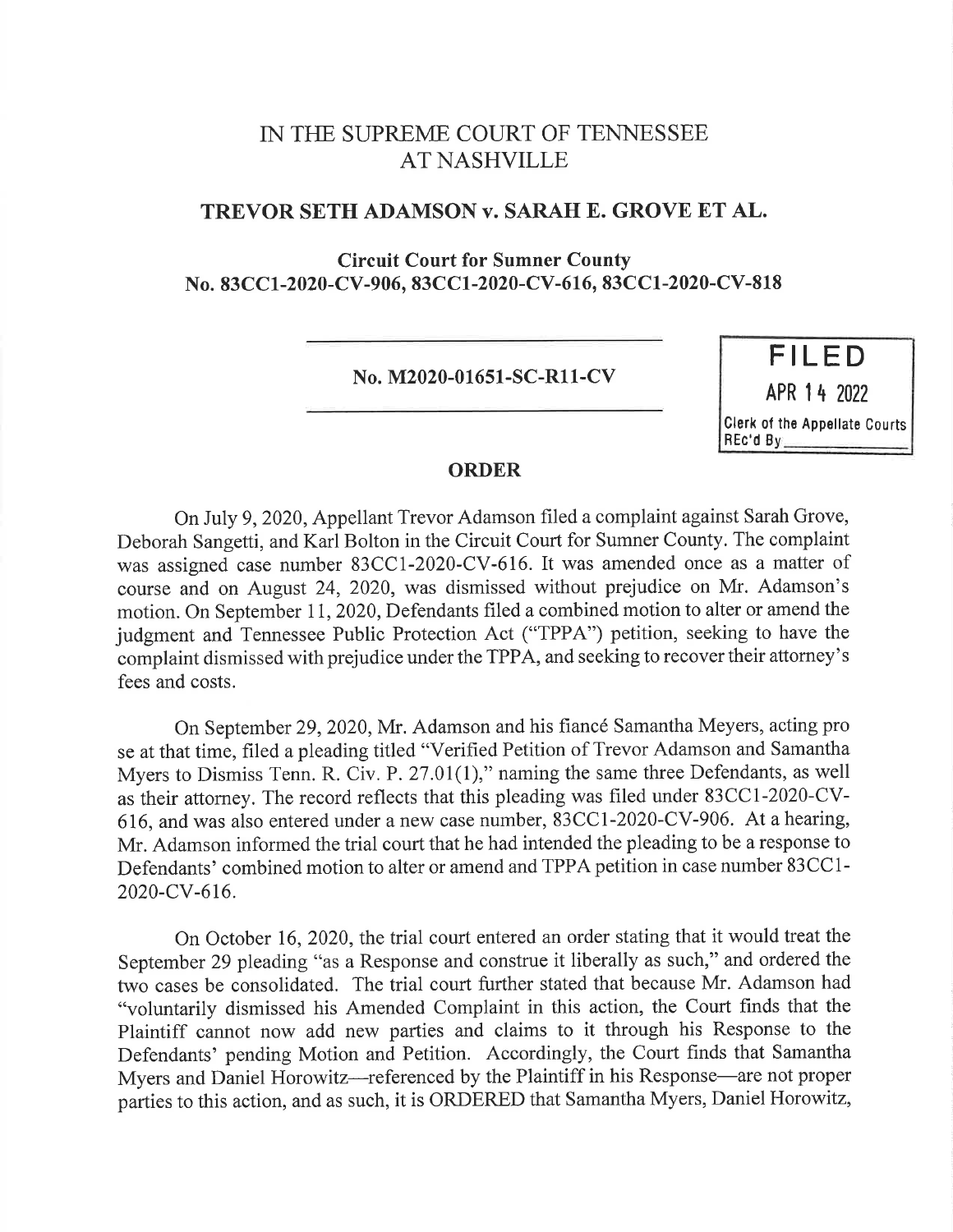and any claims regarding them should be and are hereby STRICKEN from this action." Thus, it was clear from this order that although the September 29 pleading had been assigned a separate case number, the trial court was treating the September 29 pleading only as <sup>a</sup>responsive document in "this action."

On November 17, 2020, the trial court entered an order on Defendants' combined motion to alter or amend the judgment and TPPA petition. The trial court found that Defendants' combined motion and petition were well taken and should be granted, and that Mr. Adamson's amended complaint should be dismissed with prejudice. The trial court awarded Defendants \$15,000 in attorney's fees and assessed Mr. Adamson \$24,000 in sanctions. The trial court further stated that a "final judgment shall be ENTERED in Case Nos. 83CC1-2020-CV-616, 83CC1-2020-CV-818, and 83CC1-2020-CV-906 pursuant to Tenn. R. Civ. P. 58."1 The caption of the order also reflects these three case numbers. However, the appellate record reflects that the order was only entered under 83CC1-2020- CV-906, and not under 83CC1-2020-CV-616.

On December 11, 2020, Mr. Adamson filed a notice of appeal listing a single case number: 83CC1-2020-CV-906. Defendants moved to dismiss the appeal, arguing the appeal was either barred by res judicata or moot given that Mr. Adamson had not appealed 83CC1-2020-CV-616. The Court of Appeals deferred ruling on the motion until after briefing and oral argument. The Court of Appeals ultimately found that Mr. Adamson "had not appealed the court's judgment in case 83CC1-2020-CV-616, and we are without jurisdiction to consider the host of issues he raises, as they all arise from the court's now final decision in case number 83CC1-2020-CV-616 and not the case actually before us. Mr. Adamson's appeal does not raise a single issue stemming from the dismissal of his pro se complaint in case number 83CC1-2020-CV-906 and therefore renders this appeal moot." The Court of Appeals also awarded Defendants their attorney's fees under the TPPA, Tenn. Code Ann. § 20-17-107(a), and the frivolous appeal statute, Tenn. Code Ann. § 27-1-122. Mr. Adamson timely filed an application for permission to appeal.

Tennessee Rule of Appellate Procedure 3(f) governs the content of a notice of appeal and requires that the notice specify the party taking the appeal, designate the judgment appealed from, and name the court to which the appeal is taken. The rule further provides that "[a]n appeal should not be dismissed for informality of form or title of notice of appeal." The advisory comments to subdivision (f) further state:

The purpose of the notice of appeal is simply to declare in a formal way an intention to appeal. As long as this purpose is met, it is irrelevant that the paper filed is deficient in some other respect. Similarly, the notice of appeal plays no part in defining the scope of appellate review.

 $1$  Case number 83CC1-2020-CV-818 was a separate action that was not consolidated. That case is irrelevant to the issues before us.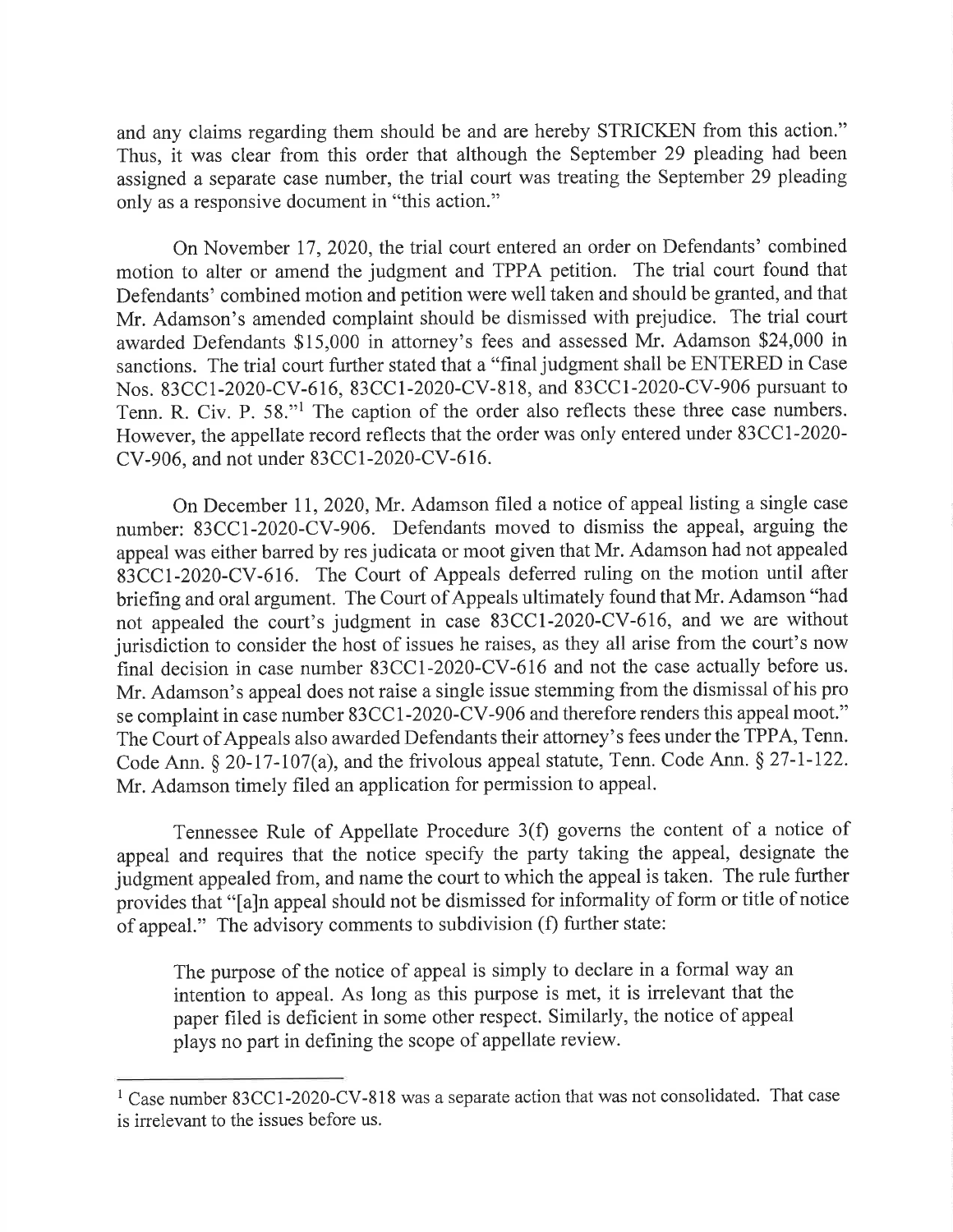Our courts have explained that "the guiding principle must be whether the notice of appeal provided the notice which is its purpose," and look to whether the appellee was taken by surprise or prejudiced. In re NHC—Nashville Fire Litig., 293 S.W.3d 547, 559 (Tenn. Ct. App. 2008) (quoting Thompson v. Logan, No. M2005-02379-COAR3-CV, 2007 WL 2405130 at \*16 (Tenn. Ct. App. Aug. 23, 2007)).

The Court of Appeals concluded that the failure to include case number 83CC1- 2020-CV-616 on the face of the notice was not an informality of form or title. Instead, the Court of Appeals found that Mr. Adamson misunderstood the concept of consolidation. The Court of Appeals relied on Rainbow Ridge Resort, LLC v. Branch Banking and Trust Co., 525 S.W.3d 252, 258 (Tenn. Ct. App. 2016), which stated that consolidation does not create one action, but simply allows joint discovery and a single trial of common issues for purposes of judicial economy. In Rainbow Ridge, a group of real estate developers had sued a bank in circuit court. Id. at 254. The bank separately filed an action in chancery court and joined the developers as parties. Id. at 255. The two cases were consolidated, the bank filed a motion to dismiss in each case, and the trial court filed two orders—one in the circuit court suit and one by interchange in the chancery court action—granting the bank's motions. Id. The developers only appealed the circuit court order. Id. The Court of Appeals, observing that two separate orders of dismissal had been entered, found that the "developers' appeal of the order of dismissal in the circuit court case does not constitute an appeal of the chancery court case." Id. at 258-59 (internal quotations and citations omitted). Thus, the Court of Appeals ultimately found that the chancery court action was <sup>a</sup>final judgment and the appeal of the circuit court action was barred by res judicata. Id. at 265. Relying on Rainbow Ridge, the Court of Appeals found that "Mr. Adamson's appeal of case number 83CC1-2020-CV-906 does not constitute an appeal of case number 83CC1- 2020-CV-616."

We find the instant case to be distinguishable from Rainbow Ridge, 525 S.W.3d 252, where two separate motions to dismiss were filed, and the trial court entered two separate orders, one for each respective motion. Here, Defendants filed one combined motion to alter or amend the judgment and TPPA petition, and the trial court entered <sup>a</sup> single order granting that motion and petition, which resolved the two consolidated cases. The record on appeal also reflects that the order was then entered only under 83CC1-2020- CV-906, which is the number Mr. Adamson used on his notice of appeal. Moreover, the trial court's consolidation order had made clear that it was treating Mr. Adamson's September 29 filing solely as a responsive document, not as a separate complaint. Therefore, we find under the particular facts of this case, the notice of appeal was sufficient to provide Defendants with notice that Mr. Adamson was appealing the final order entered on the combined motion to alter or amend the judgment and TPPA petition, and to give the Court of Appeals jurisdiction to hear the issues raised by Mr. Adamson arising from that single final order.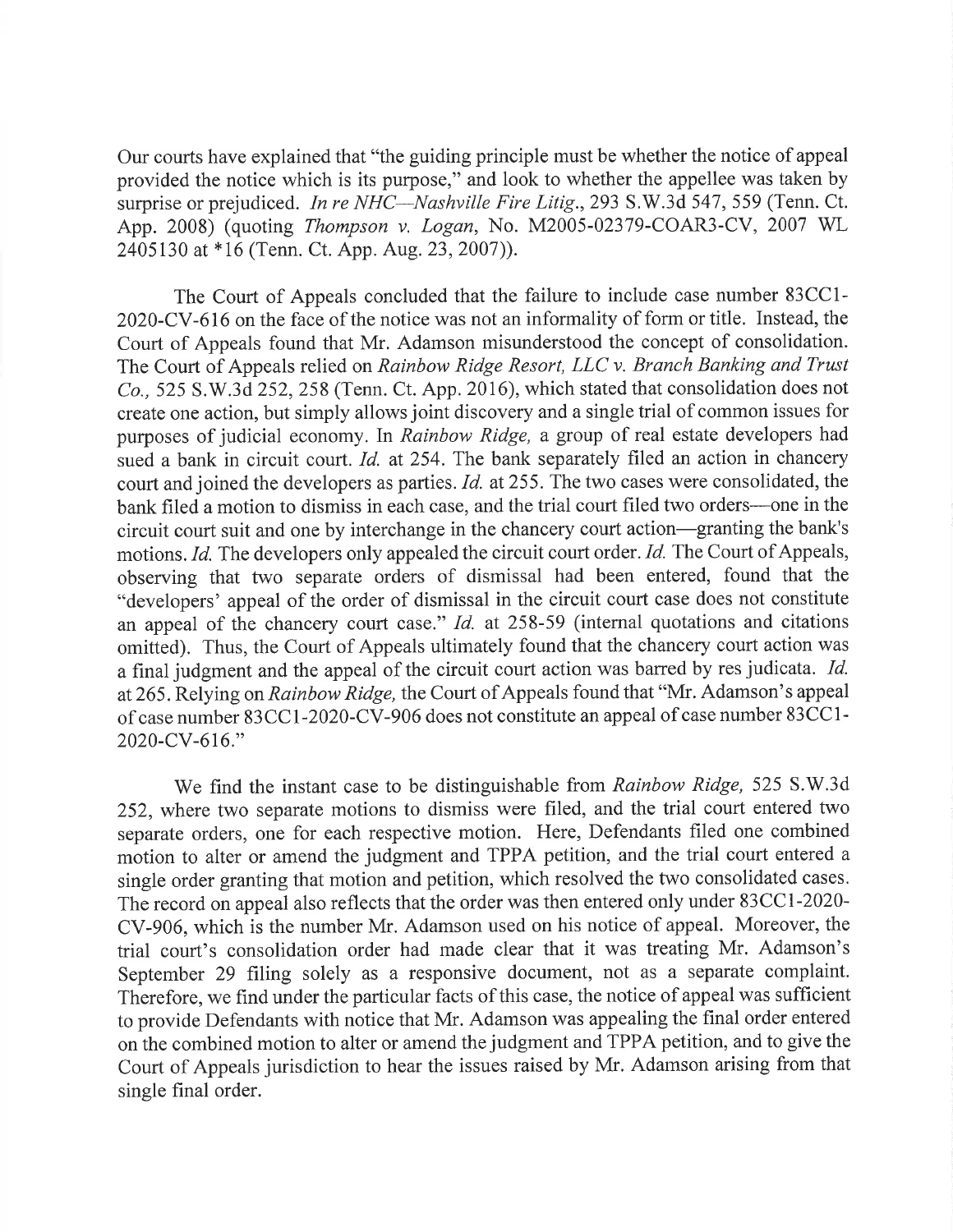Accordingly, upon consideration of the application for permission to appeal of Mr. Adamson and the record before us, the application is granted, the judgment of the Court of Appeals is vacated, and the case is remanded to the Court of Appeals for further review consistent with this Order.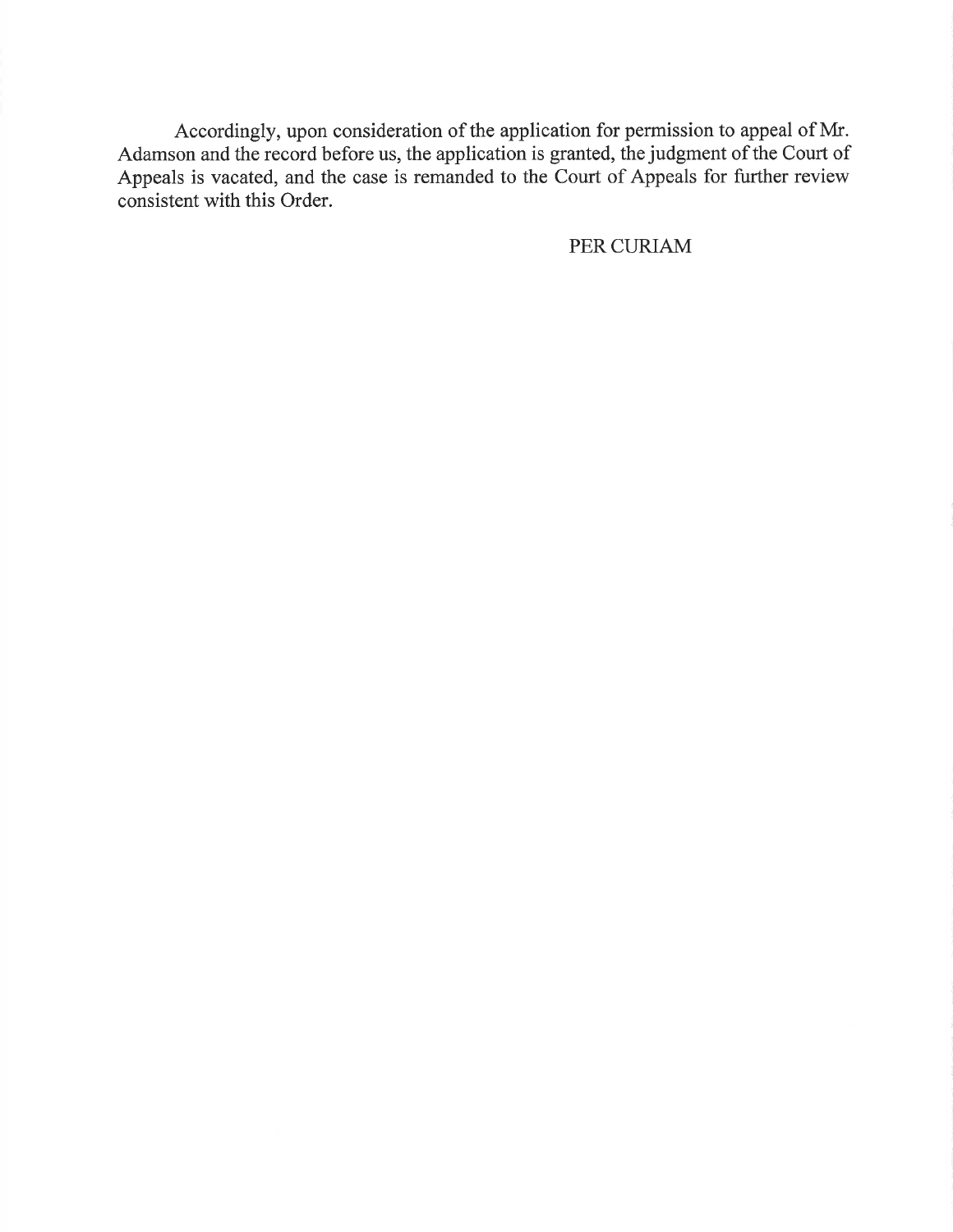## IN THE SUPREME COURT OF TENNESSEE AT JACKSON

#### IN RE ESTATE OF ALYS HARRIS LIPSCOMB

Probate Court for Shelby County No. PR-1541

No. W2018-01935-SC-R11-CV



#### ORDER

On June 1, 2020, Carnita F. Atwater filed an application for permission to appeal under Tennessee Rule of Appellate Procedure 11. Ms. Atwater had previously filed <sup>a</sup> petition for Chapter 13 bankruptcy on May 19, 2020, in the United States Bankruptcy Court for the Western District of Tennessee in case number 20-22880. As a result, on June 30, 2020, this Court entered a stay pursuant to the automatic stay provisions of 11 U.S.C. section 362(a). On February 7, 2022, the Bankruptcy Court entered an order dismissing the bankruptcy case with prejudice and prohibiting Ms. Atwater from refiling under any chapter of the Bankruptcy Code for three years. On February 24, 2022, the Bankruptcy court entered an order closing the case. Therefore, it is ordered that the stay in the present case is lifted.

Ms. Atwater has filed a "Motion for Leave to Amend the Application to Appeal to the Supreme Court of Tennessee" and "Motion Additional Time to Submit Amended Application for Leave to Appeal." Upon due consideration, the motions are denied. Ms. Atwater also filed a "Motion for Copies of Exhibits in the Record," which is denied as moot. Upon consideration of the application for permission to appeal of Ms. Atwater and the record before us, the application is denied.